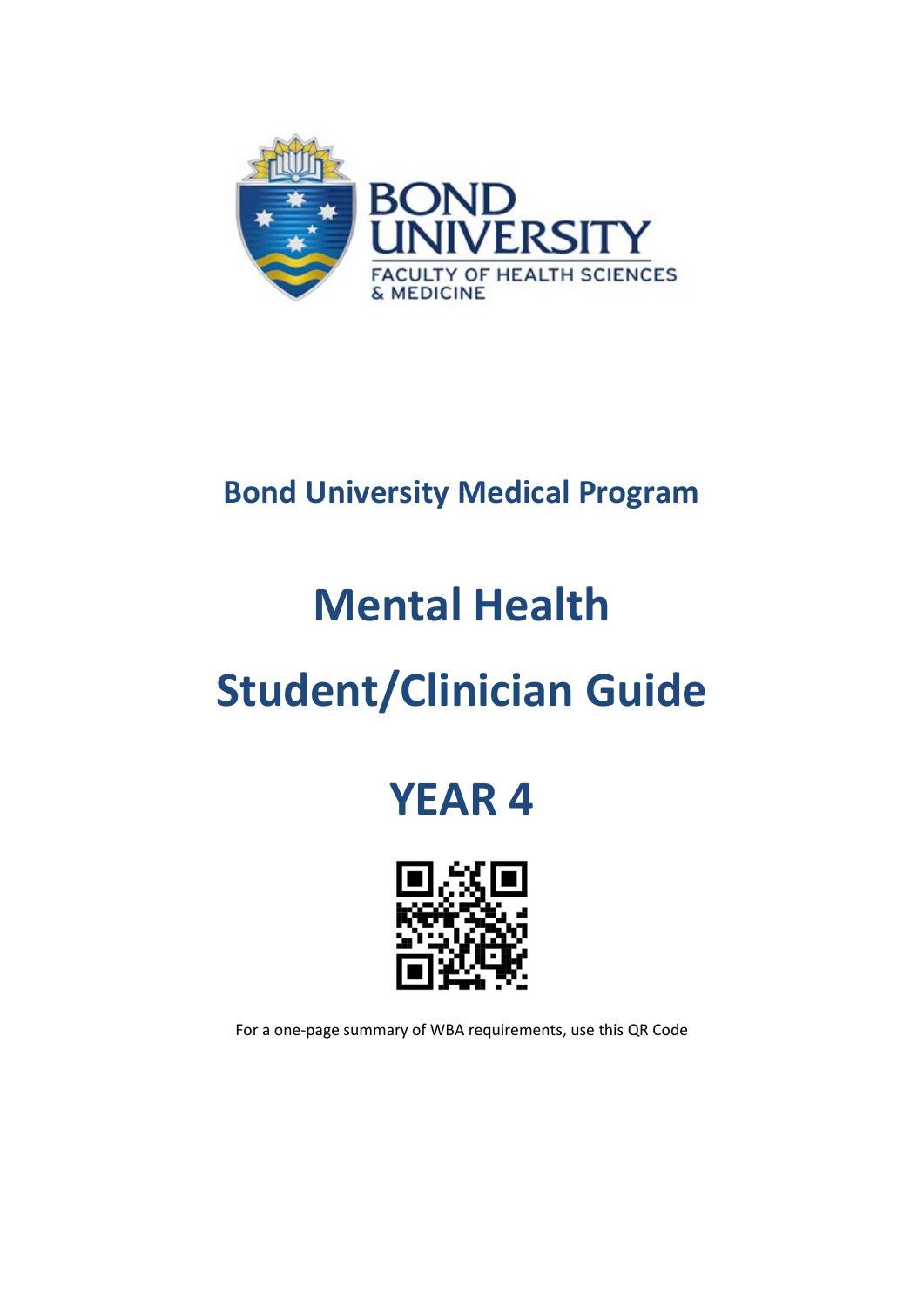## **Mental Health Rotation**

Clinical Rotation in Mental Health will provide opportunities for the student to learn about the management of mental health patients. Students will be involved in the day-to-day clinical activities of the unit including:

- including ward rounds
- acute emergency psychiatry
- acute in-patient psychiatric services
- community mental health services
- psycho geriatrics
- clinical psychology and drug
- Alcohol services

Medical students will present patient case histories and examinations to the Unit in mental health. Attendance at after-hours and emergency patient care and attending services in the community may be required.

|                 | Mental Health Rotation Specific Learning Outcomes                                                                                                                                                                                                                      | Link to year<br>LO's See<br>appendix 1                |
|-----------------|------------------------------------------------------------------------------------------------------------------------------------------------------------------------------------------------------------------------------------------------------------------------|-------------------------------------------------------|
| MH <sub>1</sub> | Apply appropriate interviewing techniques;                                                                                                                                                                                                                             | <b>Y4CP01</b><br>Y4PL02                               |
| MH <sub>2</sub> | Demonstrate correct appraisal and assessment of psychiatric symptoms<br>and signs;                                                                                                                                                                                     | Y4CP01,<br><b>Y4CP03</b><br><b>Y4CP05</b><br>Y4SS01   |
| MH <sub>3</sub> | Demonstrate knowledge of the psychological, biological and social<br>manifestations of substance use disorders;                                                                                                                                                        | Y4SS01                                                |
| MH4             | Demonstrate understanding of mechanisms and effects of brain injury and<br>explain indications for neurological investigations/brain imaging;                                                                                                                          | Y4SS01<br><b>Y4CP07</b><br><b>Y4CP08</b>              |
| MH <sub>5</sub> | Plan investigations and provide a rationale for their appropriateness<br>(support or refute a diagnosis, influence on management);                                                                                                                                     | <b>Y4CP03</b><br>Y4CP07                               |
| MH <sub>6</sub> | Knowledge of the range of therapeutic interventions available;                                                                                                                                                                                                         | Y4PL04<br><b>Y4CP06</b>                               |
| MH7             | Interpret the results of common diagnostic tests/imaging or procedures<br>encountered during mental health care assessment and<br>management;                                                                                                                          | <b>Y4CP07</b>                                         |
| MH <sub>8</sub> | Formulate and understand pharmacotherapy for common psychiatric<br>conditions                                                                                                                                                                                          | <b>Y4SS01</b><br><b>Y4CP06</b>                        |
| MH <sub>9</sub> | Demonstrate an understanding of the initial plan of management for<br>acute psychiatric emergencies (e.g. management of the suicidal patient or<br>acutely psychotic patient) and                                                                                      | Y4CP04<br>Y4CP08                                      |
| MH10            | Demonstrate knowledge of health care service provision in mental health<br>and understanding of the interface between hospital and community care<br>and how federal and state funding and legislation affects the delivery of<br>mental health services in Australia. | <b>Y4HS01</b><br>Y4PL01<br>Y4PL03<br>Y4PL04<br>Y4PL05 |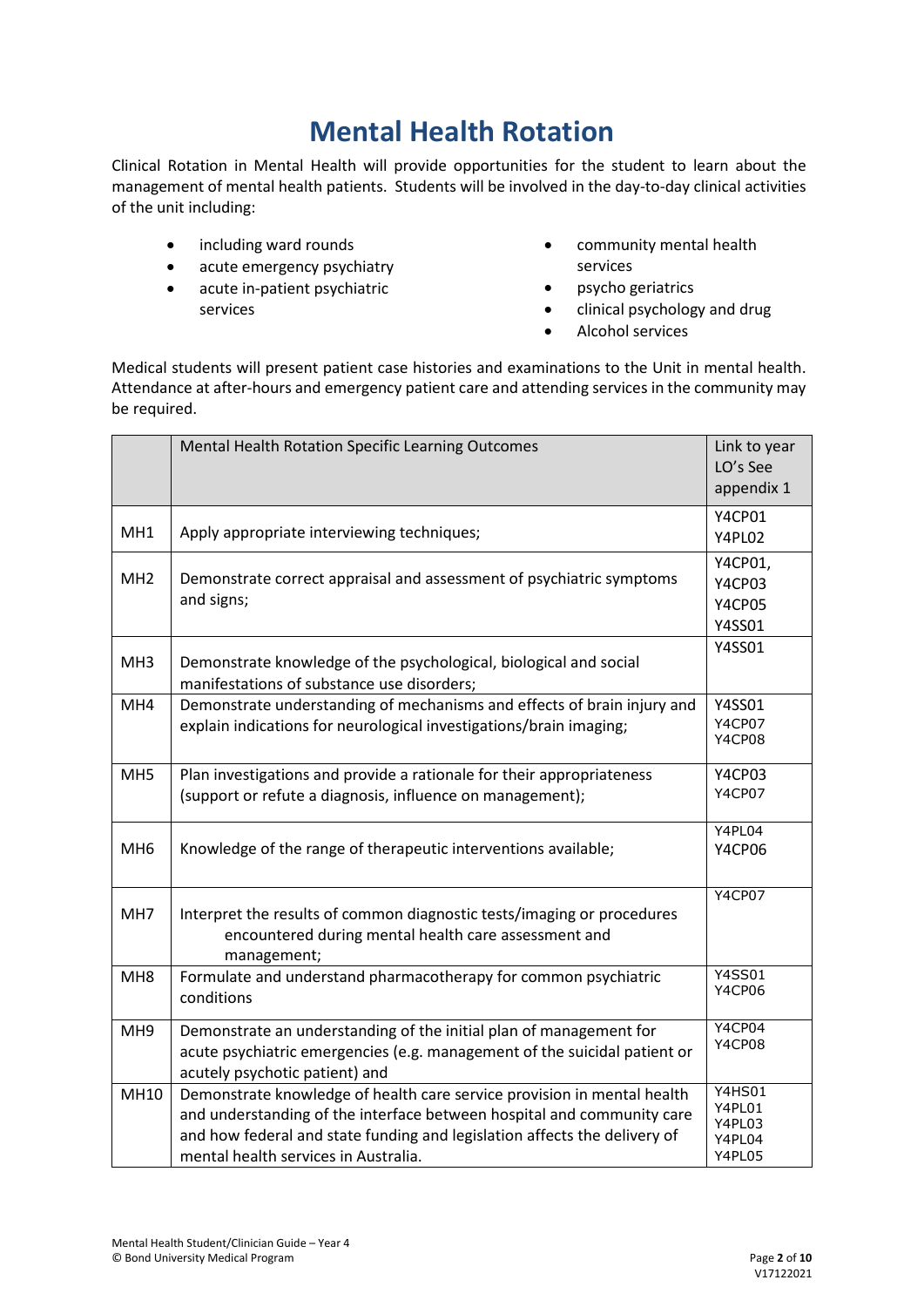#### *a. Symptom Based Approach*

| General                  | Emotions: anxiety $\square$ , irritability $\square$ , depression $\square$ ,       |
|--------------------------|-------------------------------------------------------------------------------------|
|                          | euphoria □, ecstasy □, apathy □                                                     |
|                          | Thought content and processes: preoccupation $\square$ ,                            |
|                          | rumination $\Box$ , obsession $\Box$ ; phobias $\Box$ ; delusions $\Box$            |
|                          | Perceptions: illusions $\Box$ , hallucinations $\Box$ , sensory<br>disorders $\Box$ |
|                          | Cognition: poor concentration $\Box$ , memory impairment<br>and loss $\square$      |
| <b>General continued</b> | Behavioural: relationship and inter-personal problems $\Box$ ;                      |
|                          | hypo - $\Box$ and hyper- activity $\Box$ ; gait and movement<br>disorder $\square$  |
|                          | Biological changes: energy $\Box$ , sleep pattern $\Box$ , appetite                 |
|                          | $\Box$ , libido $\Box$ , poor concentration $\Box$ , muscle tension $\Box$ ,        |
|                          | weight loss □, weight gain □                                                        |
|                          | Impaired consciousness □, delirium □, confusion □                                   |
| Psychogeriatrics         | Memory loss □                                                                       |
|                          | Impaired thinking □                                                                 |
|                          | Expressive and receptive dysphasia/aphasia $\Box$                                   |
|                          | Impaired consciousness $\Box$                                                       |
|                          | Difficulty maintaining or focussing attention $\Box$                                |
|                          | Hypo or hyper- activity □                                                           |
|                          | Disturbance of sleep-wake cycle □                                                   |
|                          | Emotional disturbance □                                                             |

#### *b. Disease Based Approach*

*The table below is to be used as a guide to complement learning from clinical situations and should not be viewed as a complete or exhaustive list.*

| General | Emotional disturbance $\Box$                           |
|---------|--------------------------------------------------------|
|         | Acute Psychosis □                                      |
|         | Acute Behavioural Disorders (including Drug-induced) □ |
|         | Anxiety Disorders □                                    |
|         | Affective (mood) Disorders □                           |
|         | Acute Mania □                                          |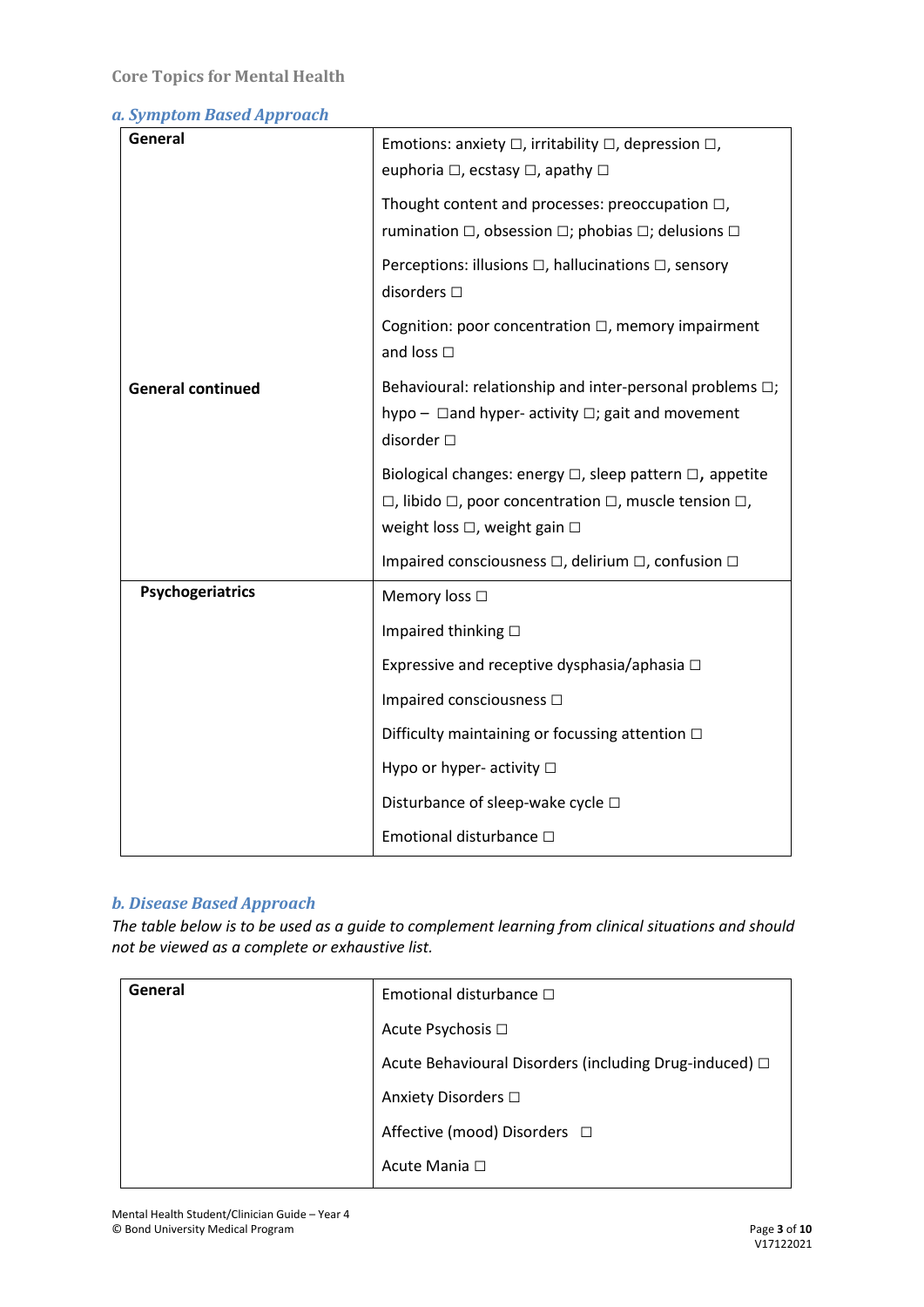|                             | Obsessive-Compulsive Disorders □                |
|-----------------------------|-------------------------------------------------|
| General cont.               | Bipolar Disorder □                              |
|                             | Personality Disorders □                         |
|                             | Post-Traumatic Stress □                         |
|                             | Organic mental disorder □                       |
|                             | Cormorbidity □                                  |
| <b>Somatoform disorders</b> | Eating disorders $\Box$                         |
|                             | Schizophrenia and chronic psychotic disorders □ |
|                             | Sexual disorders $\Box$                         |
| Psychogeriatrics            | Dementia □                                      |
|                             | Delirium $\Box$                                 |

#### **Skills List for Mental Health Rotation**

| Students must be able to take/demonstrate                                                                                               |  |  |  |
|-----------------------------------------------------------------------------------------------------------------------------------------|--|--|--|
| Take a psychiatric history $\Box$                                                                                                       |  |  |  |
| Perform a Mental State Examination □                                                                                                    |  |  |  |
| Take a collateral history □                                                                                                             |  |  |  |
| Assess the risk of suicide $\Box$                                                                                                       |  |  |  |
| Assess a person's capacity to consent $\Box$                                                                                            |  |  |  |
| Explain the place/role of: advanced directives, the public trustee, the Mental Health Act $\Box$                                        |  |  |  |
| Explain the use and side effects of commonly used medications $\Box$                                                                    |  |  |  |
| Explain the management of drug overdose and drug toxicity $\Box$                                                                        |  |  |  |
| Depending on the patient list and needs, there may be opportunities on mental health<br>placement to also conduct the following skills: |  |  |  |
| Priming an IV line                                                                                                                      |  |  |  |
| <b>Buccal medication</b>                                                                                                                |  |  |  |
| Injections - Sc or IM                                                                                                                   |  |  |  |
| ECG                                                                                                                                     |  |  |  |
| Venepuncture                                                                                                                            |  |  |  |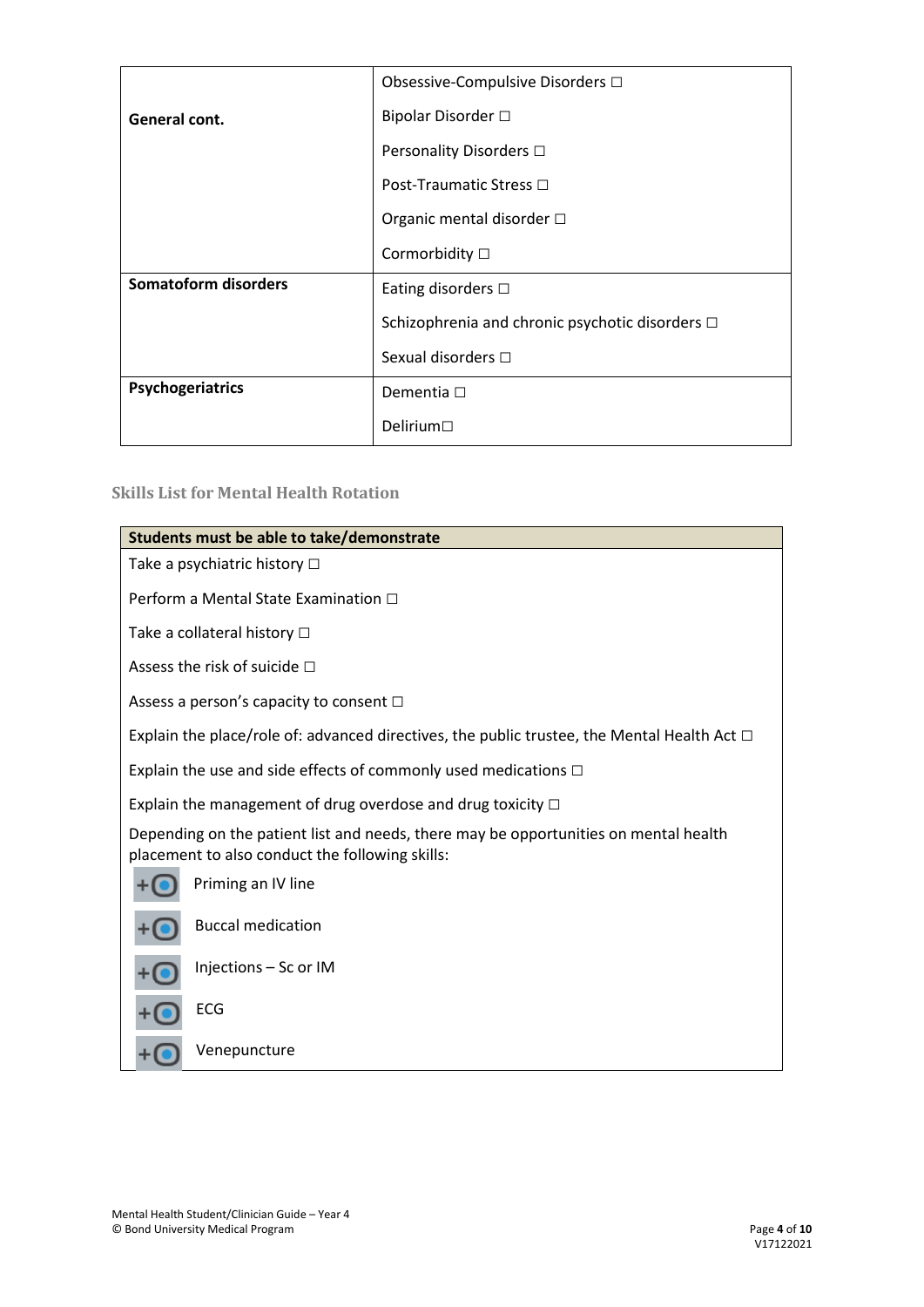#### **Timetable and Contacts**

**Students are expected to be present on a daily basis during their rotation**. If students are unable to attend for any reason, they are required to advise the clinician, hospital co-ordinator (where available) and the Placements Team at Bond University: [Med-placements@bond.edu.au](mailto:Med-placements@bond.edu.au)

#### **Clinical Supervision and Assessment**

Students have a variety of workplace-based assessments (WBA) to successfully complete as a requirement for progression in the Medical Program. Assessments are completed in Osler ePortfolio, a cloud-based mobile assessment technology.

For assistance with Osler contact: [osler@bond.edu.au](mailto:osler@bond.edu.au) For assistance with WBA contact: [Med-assessment@bond.edu.au](mailto:Med-assessment@bond.edu.au)

#### **For full details of all WBA requirements, read the WBA booklet provided on iLearn/Assessment/Year 4 Assessment/Year 4 Workplace Based Assessments (WBA)/2022 WBA Instructions Booklet**

**The In-Training Assessment (ITA)** is a workplace-based assessment tool utilised in clinical rotations, where the clinical supervisor provides comments about student overall performance on that rotation. The ITA is a summary evaluation of whether students have met the requirements of that rotation for:

- Clinical knowledge
- Procedural skills
- Clinical History taking and physical examination skills
- Communication
	- o Communication with children and families
	- o Appropriate clinical handover using ISBAR
- Personal and professional behaviour
- **Attendance**

The ITA can only be completed by the supervising Consultant or their delegate after seeking opinion from the team about the student performance. A formative, check point' ITA is due in Week 3. The purpose of this 'check point' is to ensure students know they are progressing successfully. The final summative ITA is due in Week 7, ideally after consultation and discussion with the student.

**Mini-CEX (4) :** Students are encouraged to participate in active learning by interacting with patients and engaging in discussions with clinician supervisors. These relevant clinical activities are known as a Mini-CEX. During the clinical placement, students will be supervised by both their consultant supervisor plus a range of clinicians such as those in specialist training pathways in the medical team.

Students are required to complete and evidence four (**4) Mini-CEX** during this placement:

#### o **2 x Mini-CEX evaluated by the Consultant or their delegate Registrar**

- 1 x Mini-CEX History
- **1** 1 x Mini-CEX Physical examination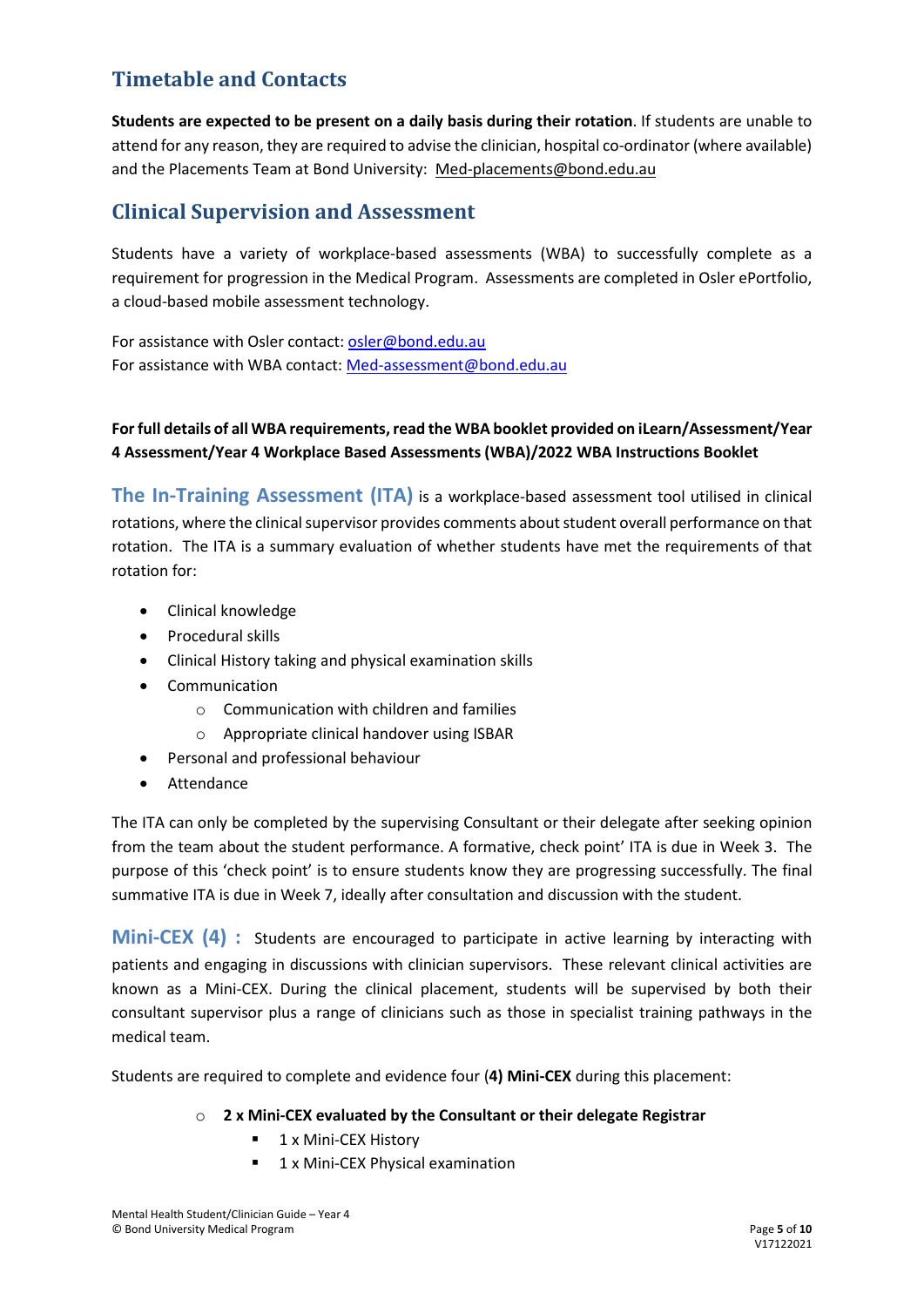#### o **2 x Mini-CEX evaluated by Other Doctors, Allied health, Nursing, Technicians**

• For example: Procedural skills, X-ray interpretation, Clinical Documentation of an episode of patient care such as a ward round, ED review, OPD review, calculating percentile growth charts, interpreting lab results, ECG interpretation...

The Mini-CEX has been re-designed in conjunction with Griffith University to reduce the workload of completion for supervisors – whilst enhancing personalised feedback on performance to students.

Feedback should align to that given to students at the time of the interaction.

The Global result is a trust rating scale to align our evaluation of students with future clinician decisions around Entrustable Professional **Activities.** 

| Assessment Criteria                                                                              |                                                                                                                                                                         |
|--------------------------------------------------------------------------------------------------|-------------------------------------------------------------------------------------------------------------------------------------------------------------------------|
| Location*                                                                                        |                                                                                                                                                                         |
| Select Location.                                                                                 |                                                                                                                                                                         |
| Feedback to assist student's learning:                                                           |                                                                                                                                                                         |
|                                                                                                  | Please describe the Student's Performance: what was effective and ineffective, your overall impression and any specific feedback.                                       |
| Areas of strength:"                                                                              |                                                                                                                                                                         |
|                                                                                                  |                                                                                                                                                                         |
|                                                                                                  |                                                                                                                                                                         |
|                                                                                                  |                                                                                                                                                                         |
| Areas of development:*                                                                           |                                                                                                                                                                         |
|                                                                                                  |                                                                                                                                                                         |
|                                                                                                  |                                                                                                                                                                         |
| Global Overall result:*                                                                          |                                                                                                                                                                         |
| O 1. Requires my assistance to complete this task safely in addition to close direct supervision |                                                                                                                                                                         |
| task)                                                                                            | Q 2. Requires direct supervision (I need to be present with the student to observe the interaction and review the                                                       |
|                                                                                                  | O 3. Requires proximal supervision (I need to be in an adjacent room or on the same ward as the student and be<br>able to provide immediate or detailed review of task) |

**Patient Logs:** Students are asked to log ~3 patients per week / 20 per rotation to evidence the breadth of their engagement with patients on rotation. Supervisors may utilise student logs to:

- o Evaluate student participation on placements to support ITA completion
- o Incorporate patient logs in learning activities
- o Identify opportunities for evaluation of a Mini-CEX

**Clerked Case:** Students will submit and present one (1) formal Clerked Case per placement. Students will take a history, examine a patient, then complete and submit a written Clerked Case which they will also present in W7 to their supervisor. Evaluation of the Clerked case incorporates three components: the written submission, ability to reference current literature to the patient case and student oral presentations.

#### **This activity is designed for students to:**

- o Practice the skill of concise and relevant documentation
- $\circ$  Develop their ability to articulate clinically relevant patient information in both Oral and Written formats
- o Guide their deeper clinical understanding of core conditions, including management options
- $\circ$  Develop their clinical reasoning their ability to formulate a diagnosis from the History and Physical examination, supported by specific tests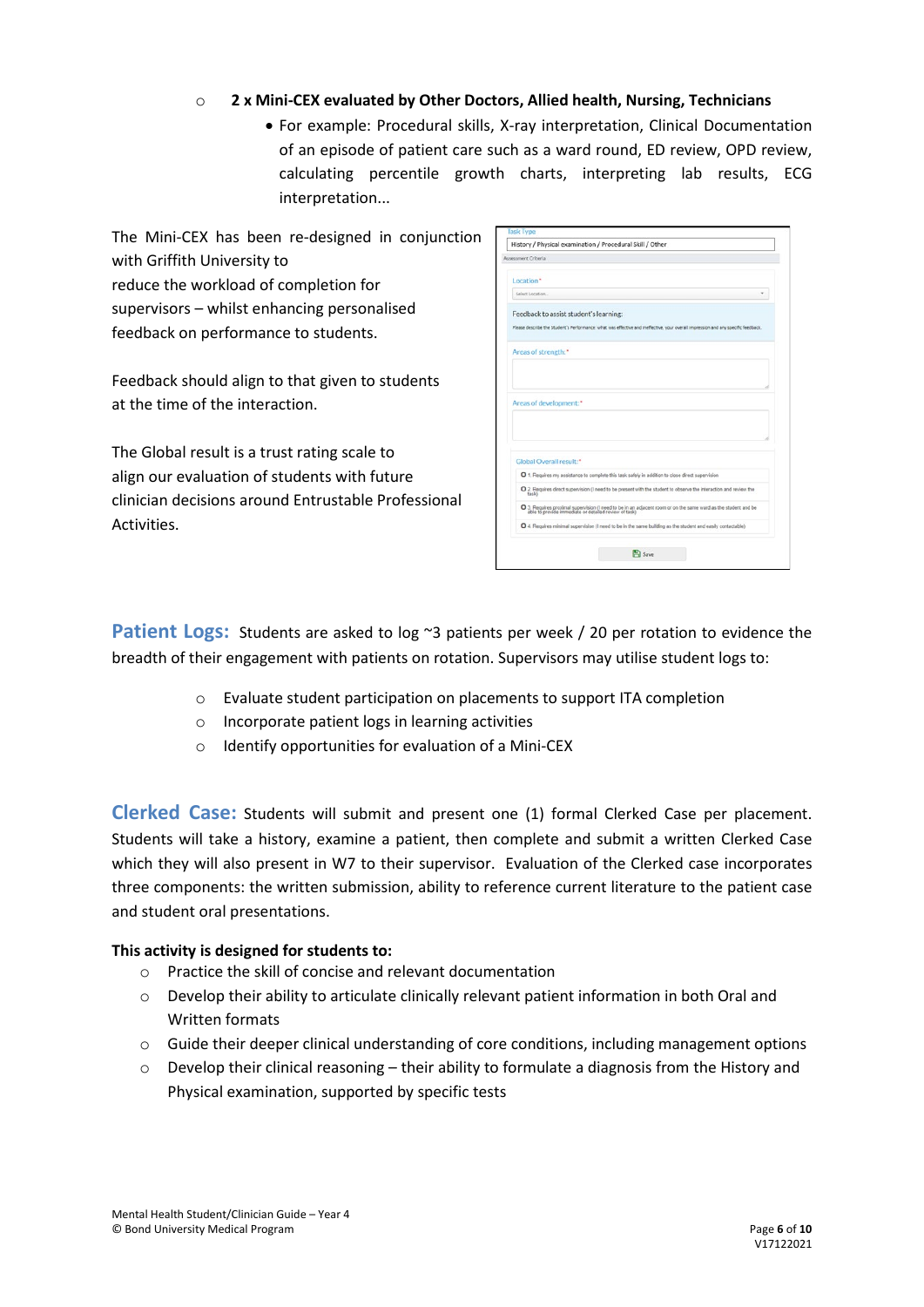#### **Process of Clerked Case Completion:**

- 1. We ask the student to spend time with a patient sufficient to take a full history and examination and extract the relevant findings.
- 2. ~ W5: Students then concisely document their findings and write a problem list and care plan, including a GP letter, with reference to the literature in support of their clinical decision-making:
	- a. This document is submitted to Osler and an assessment is assigned to you.
- 3. 1000 word maximum with 250-word abstract
- 4.  $\sim$  W6/7 the student presents the patient case to you orally and answers your questions, enabling you to evaluate their clinical reasoning.
- 5. Students will need guidance on when to present their clerked case orally to you, their supervisor.
- 6. You are encouraged to ask questions at any time in the presentation about the case and how students arrived at their diagnosis/management plan, for example:
- 7. Explain their rationale for each step in the clinical reasoning process
- 8. Explain the mechanism of action or pathophysiology of the condition
- 9. Ask them to identify red flags or co-morbidities
- 10. You may determine the format required for the presentation:
	- a. You may wish students to present a power point presentation
	- b. You may wish to do the oral in front of peers for group learning
	- c. It can be done in front of the patient at the bedside
- 11. Once the student has presented, please complete the assessment in Osler ePortfolio
- 12. W7: The Osler ePortfolio assessment is due on Friday Wk7, the last day of the rotation

### **The evaluation of the Clerked Case** will be

based on performance in the following 3 domains:

- o Research, analysis, and connection of Literature to the case
- o Organisation and content of written work
- o Quality of Oral presentation

#### **The Global assessment (overall result) is one of the following:**

- $\Box$  Not yet at expected level (Fail)
- At expected level (Pass)
- Excellent Above expected level

| Research, analysis and connection of literature to the case* |  |
|--------------------------------------------------------------|--|
| O Not yet at expected level                                  |  |
| At expected level                                            |  |
| Excellent - Above expected level                             |  |
| Organisation and content of written work*                    |  |
| O Not yet at expected level                                  |  |
| O At expected level                                          |  |
| <b>O</b> Excellent - Above expected level                    |  |
| Quality of Oral Presentation*                                |  |
| Not yet at expected level                                    |  |
| O At expected level                                          |  |
| D Excellent - Above expected level                           |  |
| Overall Result*                                              |  |
|                                                              |  |
| O Not yet at expected Level                                  |  |
| O At expected Level                                          |  |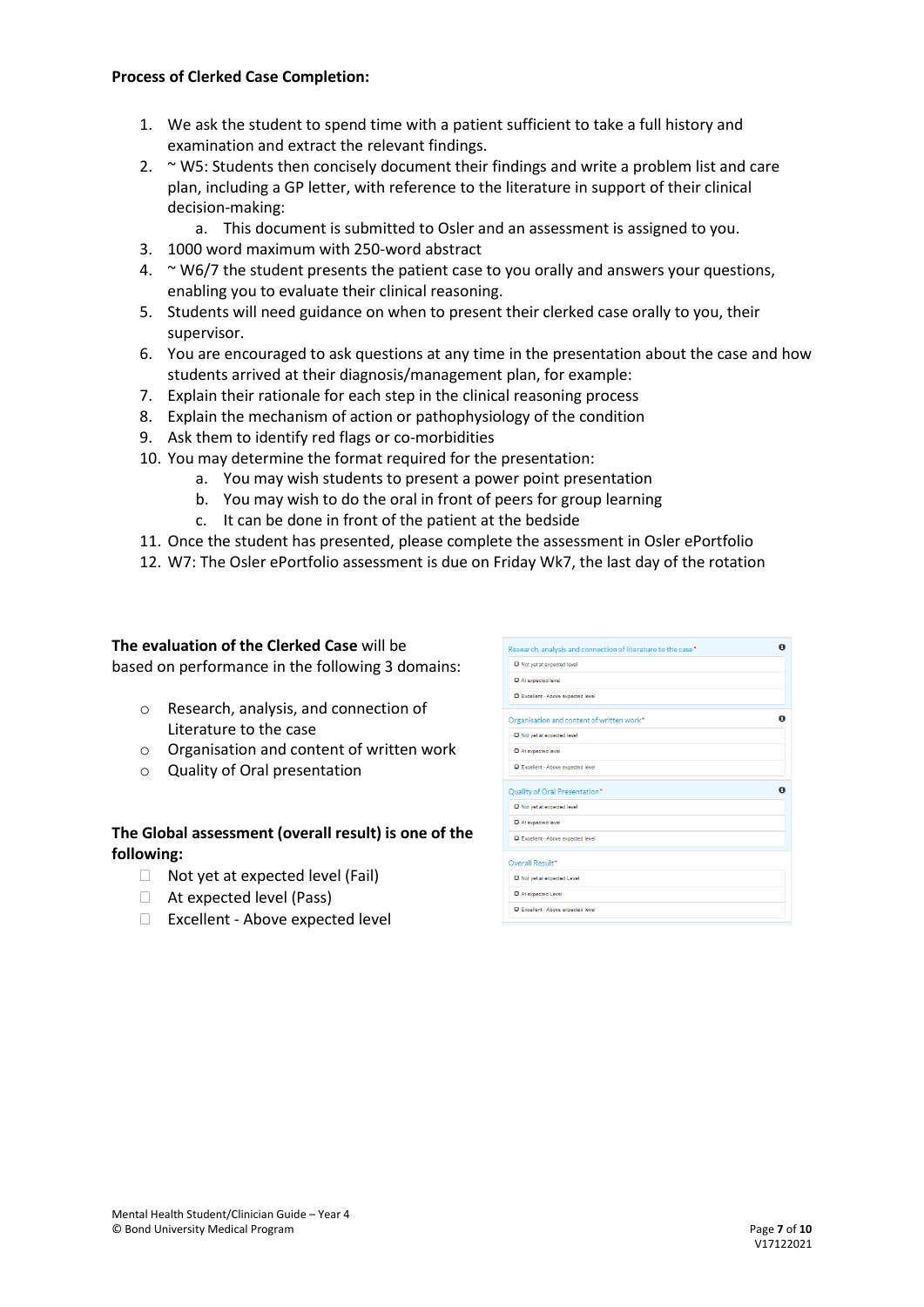#### **Procedural Skills:**

Bond Medical Students are required to complete the following procedural Skills on patients by the completion of their Phase 2 placements to graduate. Nine skills are to be completed on patients under guided supervision whilst 5 procedures are theory-only modules to support skills development. A wide range of health professionals can evaluate skills competency, including doctors, nurses, allied health, and hospital technicians.

Evaluation of student procedural skills performance is based on an Entrustability Rating Scale:

- Trust Level 1. Requires physician assistance / direct instruction
- Trust Level 2. Requires significant supervisor input
- Trust Level 3. Performs independently but requires direct supervision
- Trust Level 4. Safe to perform independently (supervision immediately available)

| #              | <b>Required Procedural Skill Activities</b> |                      |
|----------------|---------------------------------------------|----------------------|
| 1              | In-dwelling Catheter                        |                      |
| $\mathfrak{p}$ | <b>IV Cannulation</b>                       |                      |
| 3              | Suturing                                    |                      |
| 4              | IM injection                                |                      |
| 5              | SC injection                                |                      |
| 6              | ECG                                         |                      |
| 7              | Venepuncture (venous blood sample)          |                      |
| 8              | <b>Blood Culture Sampling</b>               |                      |
| 9              | Sterile wash hand, gown, and glove          |                      |
| 10             | <b>Examination of ICU patient</b>           | - Theory Module only |
| 11             | <b>Blood Gas Analysis</b>                   | - Theory Module only |
| 12             | <b>Chest X-ray Interpretation</b>           | - Theory Module only |
| 13             | <b>Pulse Oximetry</b>                       | - Theory Module only |
| 14             | <b>PPE</b>                                  | - Theory Module only |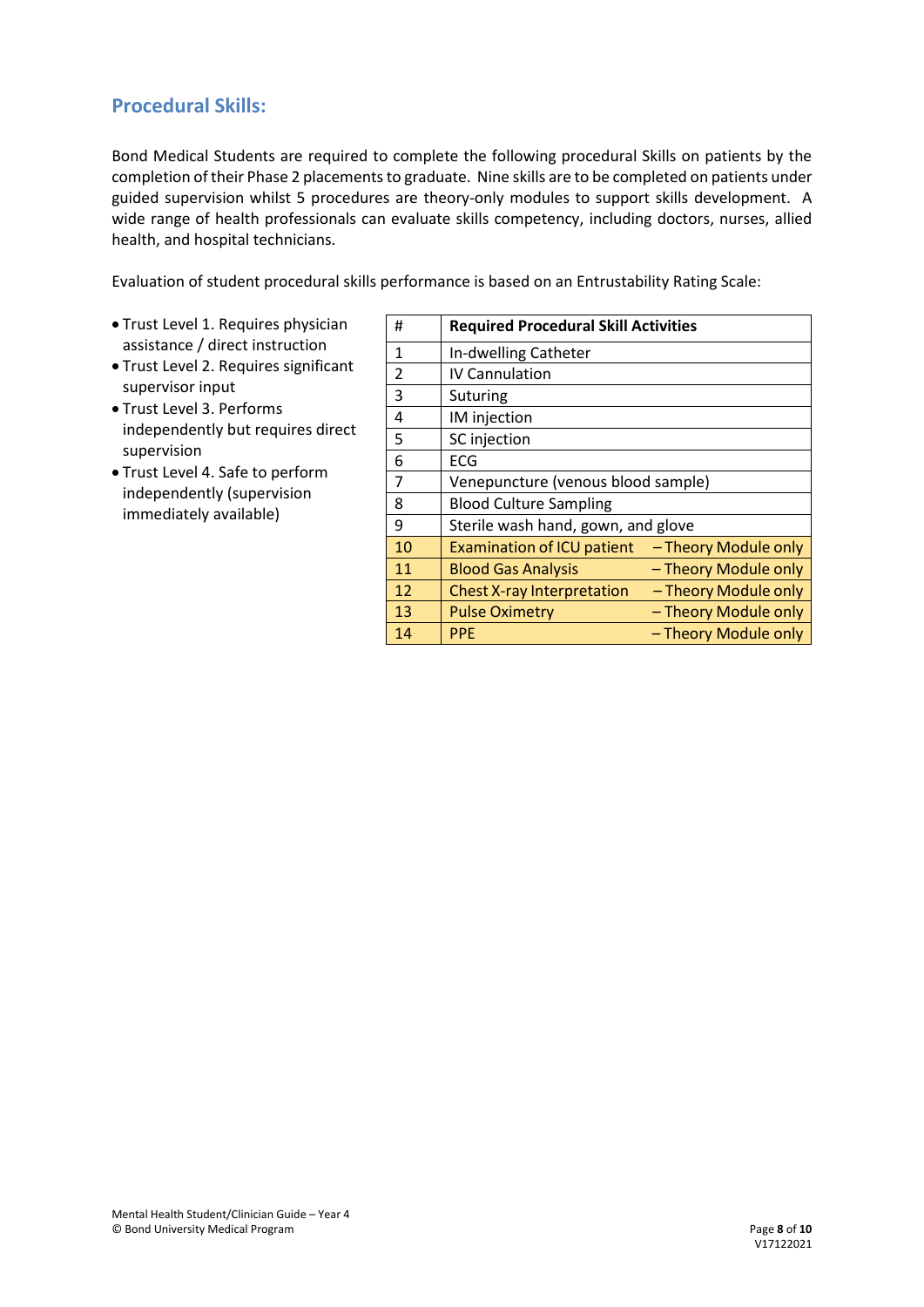#### **Appendix 1 MEDI71-YR4: Core Clinical Practice**

#### **MEDI71-YR4 Core Clinical Practice A, B and C**

- 1. Science and Scholarship: The medical graduate as scientist and scholar
- 2. Clinical Practice: The medical graduate as practitioner
- 3. Health and Society: The medical graduate as a health advocate
- 4. Professionalism and Leadership: The medical graduate as a professional and leader

The Australian Medical Council's Graduate Outcome Statements are organised into four domains. Within this subject, the framework mapped to the learning outcomes are: Science and Scholarship Domain (learning outcomes 1-3), Clinical Practice Domain (learning outcomes 4-11), Health and Society Domain (learning outcomes 12-15) and Professionalism and Leadership Domain (learning outcomes 16-21).

| Year 4<br>LO <sub>s</sub> | 2022          | <b>Description</b><br>On successful completion of this program the learner will be able to:                                                                                                                                                                           | <b>PLO</b> | <b>AMC</b>                                      |
|---------------------------|---------------|-----------------------------------------------------------------------------------------------------------------------------------------------------------------------------------------------------------------------------------------------------------------------|------------|-------------------------------------------------|
| 01                        | Y4SS01        | Apply current medical and scientific knowledge to individual patients, populations, and<br>health systems.                                                                                                                                                            | 01         | 1.1, 1.2, 1.2,<br>1.3, 1.4                      |
| 02                        | <b>Y4SS02</b> | Integrate evidence based and environmentally sustainable health care practice in patient<br>care and research methodology.                                                                                                                                            | 02         | 1.5, 1.6, 2.7                                   |
| 03                        | <b>Y4SS03</b> | Commence MD Project and collect evidence in MD portfolio.                                                                                                                                                                                                             | 03         | 1.1, 1.5, 1.6,<br>3.3, 4.9                      |
| 04                        |               | Y4CP01   Demonstrate cognitive, technical and interpretive skills in undertaking an accurate,<br>detailed system-focussed history from a range of patients within a variety of clinical<br>settings.                                                                  | 04         | 2.2                                             |
| 05                        |               | Y4CP02 Perform an accurate and complete physical examination on any body system including a<br>mental state examination.                                                                                                                                              | 05         | 2.3                                             |
| 06                        |               | Y4CP03 Use knowledge of common conditions, the patient history and physical examination<br>findings, and clinical data, to undertake clinical reasoning and formulate probable and<br>differential diagnoses.                                                         | 06         | 2.2, 2.3, 2.4,<br>2.7, 2.8, 2.10                |
| 07                        |               | Y4CP04 Recognise deteriorating and critically unwell patients who require immediate care and<br>act appropriately.                                                                                                                                                    | 07         | 2.12                                            |
| 08                        |               | Y4CP05 Safely perform a range of common procedures relevant to the rotation.                                                                                                                                                                                          | 08         | 2.6, 2.11, 2.14                                 |
| 09                        |               | Y4CP06 Safely apply the principles of "quality use of medicines" in an environmentally<br>sustainable way relevant to the rotation.                                                                                                                                   | 09         | 2.6, 2.7                                        |
| 10                        |               | Y4CP07 In consultation with their supervisors, select and justify common investigations, based<br>on the pathological basis of disease, utility, safety, cost-effectiveness, sustainability and<br>resource stewardship and interpret their results.                  | 10         | 2.5, 3.7                                        |
| 11                        |               | Y4CP08 Formulate an initial management plan in consultation with patients, family and carers<br>across a variety of clinical settings with consideration of psychosocial and cultural<br>aspects that may influence management.                                       | 11         | 2.1, 2.7, 2.9,<br>2.13, 2.14,<br>2.15, 3.2, 3.4 |
| 12                        |               | Y4HS01 Using evidence from behavioural science and population health research, integrate<br>prevention, early detection, health maintenance and chronic disease management into<br>clinical practice.                                                                 | 12         | 1.6, 2.10, 3.5                                  |
| 13                        |               | Y4HS02 Discuss and critically reflect on the diversity of populations regarding health issues<br>applicable to the relevant unique historical, social and cultural contexts in the clinical<br>and community settings including First Nations peoples.                | 13         | 3.1, 3.2, 3.4,<br>3.5, 3.8, 3.9                 |
| 14                        |               | Y4HS03 Discuss the complex interactions between the healthcare systems and environment, as<br>well as the doctor and patient, while reflecting on power and privilege, to understand<br>the role of these to ensure a culturally responsive and safe working context. | 14         | 2.1, 2.8, 3.6,<br>3.7, 4.5                      |
| 15                        |               | Y4HS04   Communicate effectively in all roles including health advocacy, education, assessment,<br>appraisal and with the First Nations peoples.                                                                                                                      | 15         | 2.1, 3.3, 4.9                                   |